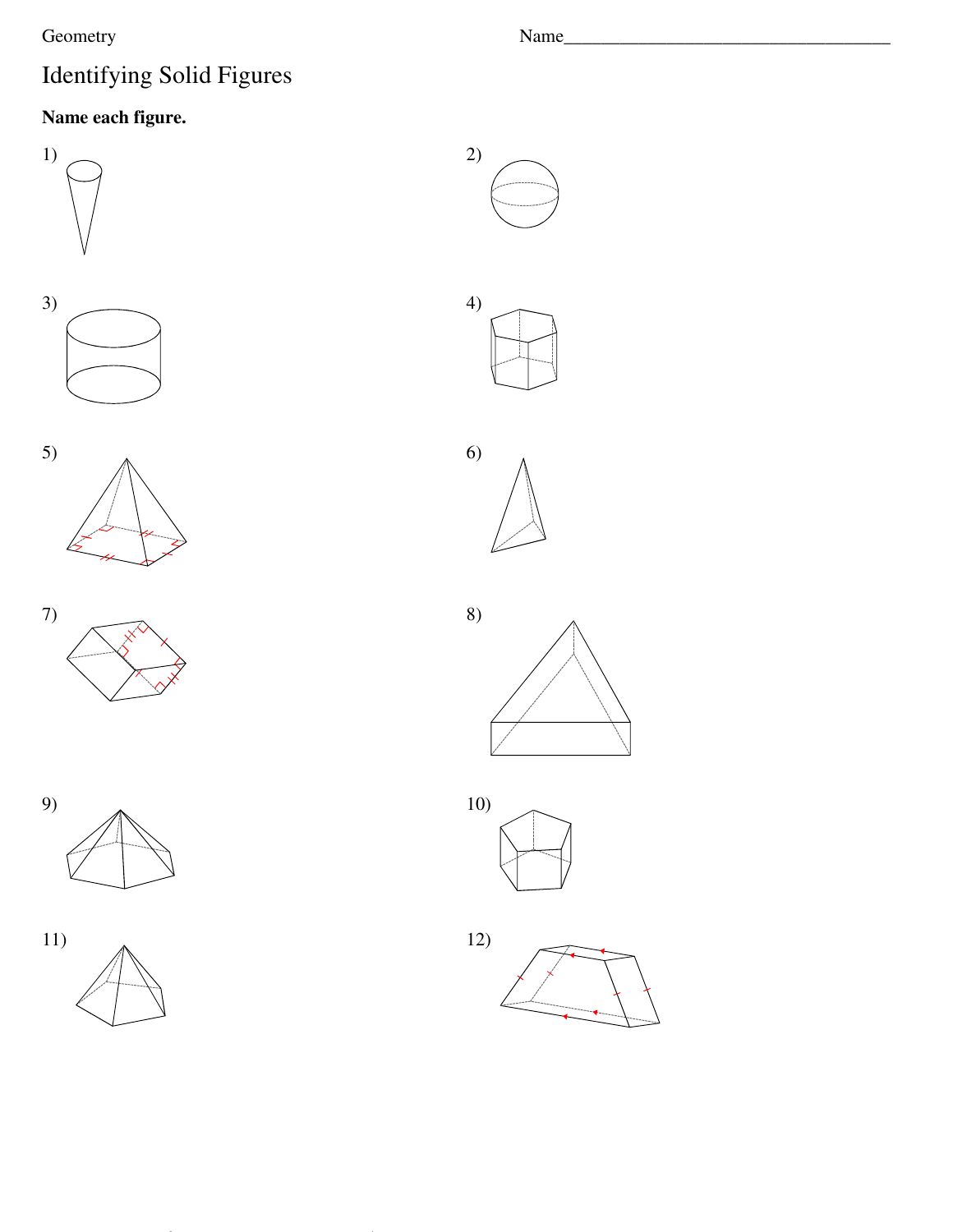### Identify each solid given its net.



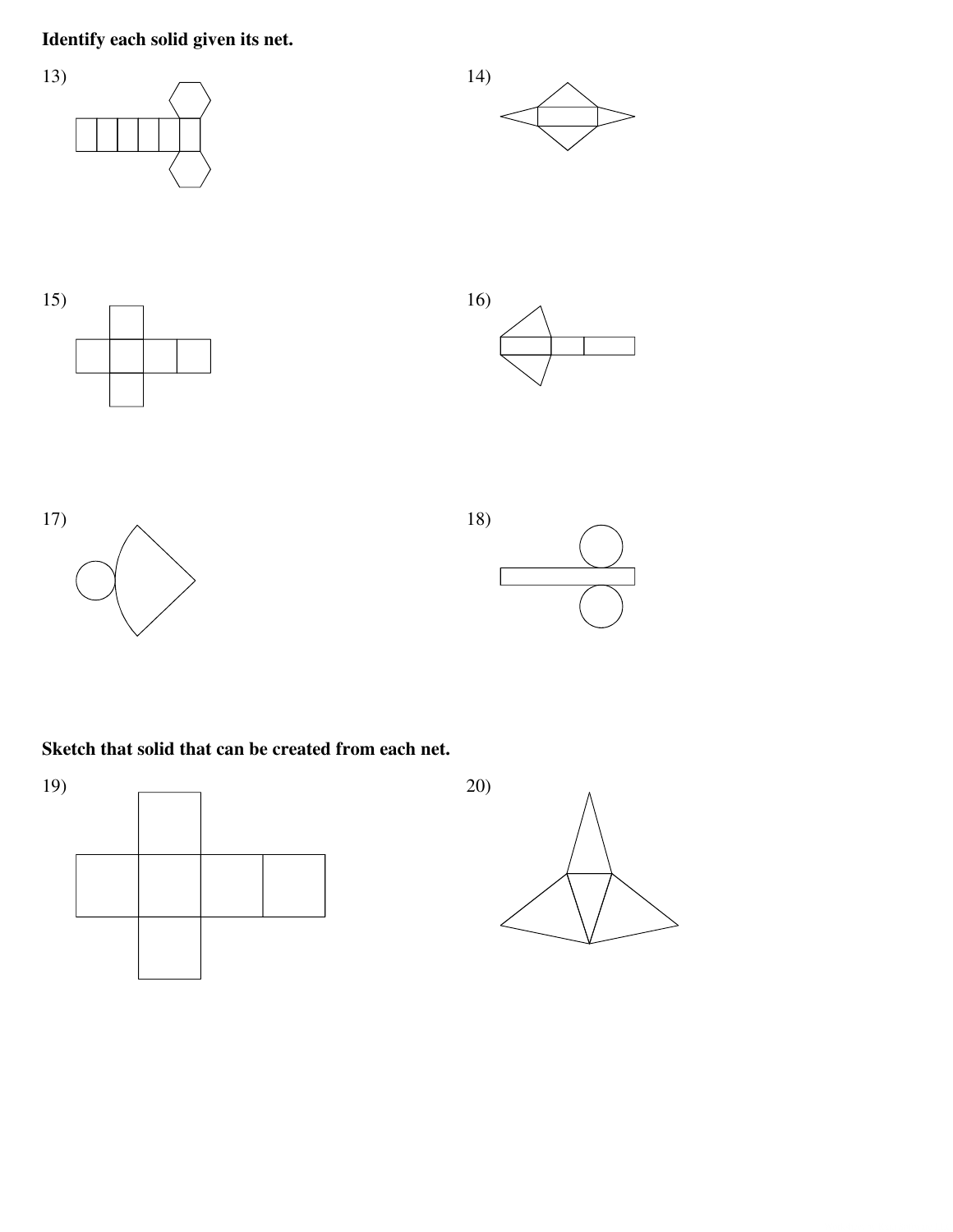







### Sketch the net of each solid.







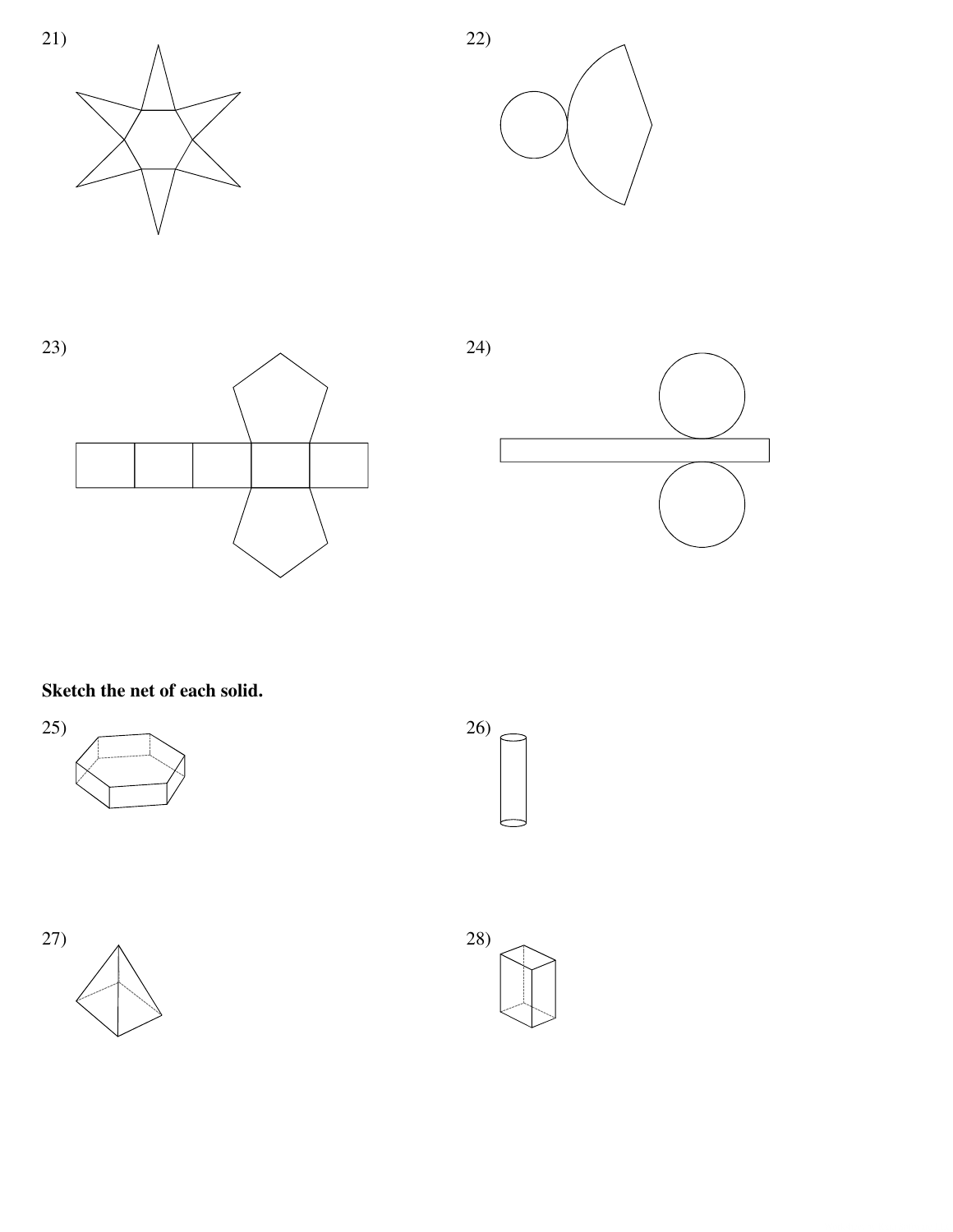



## Copy the measurements given onto the net of each solid.



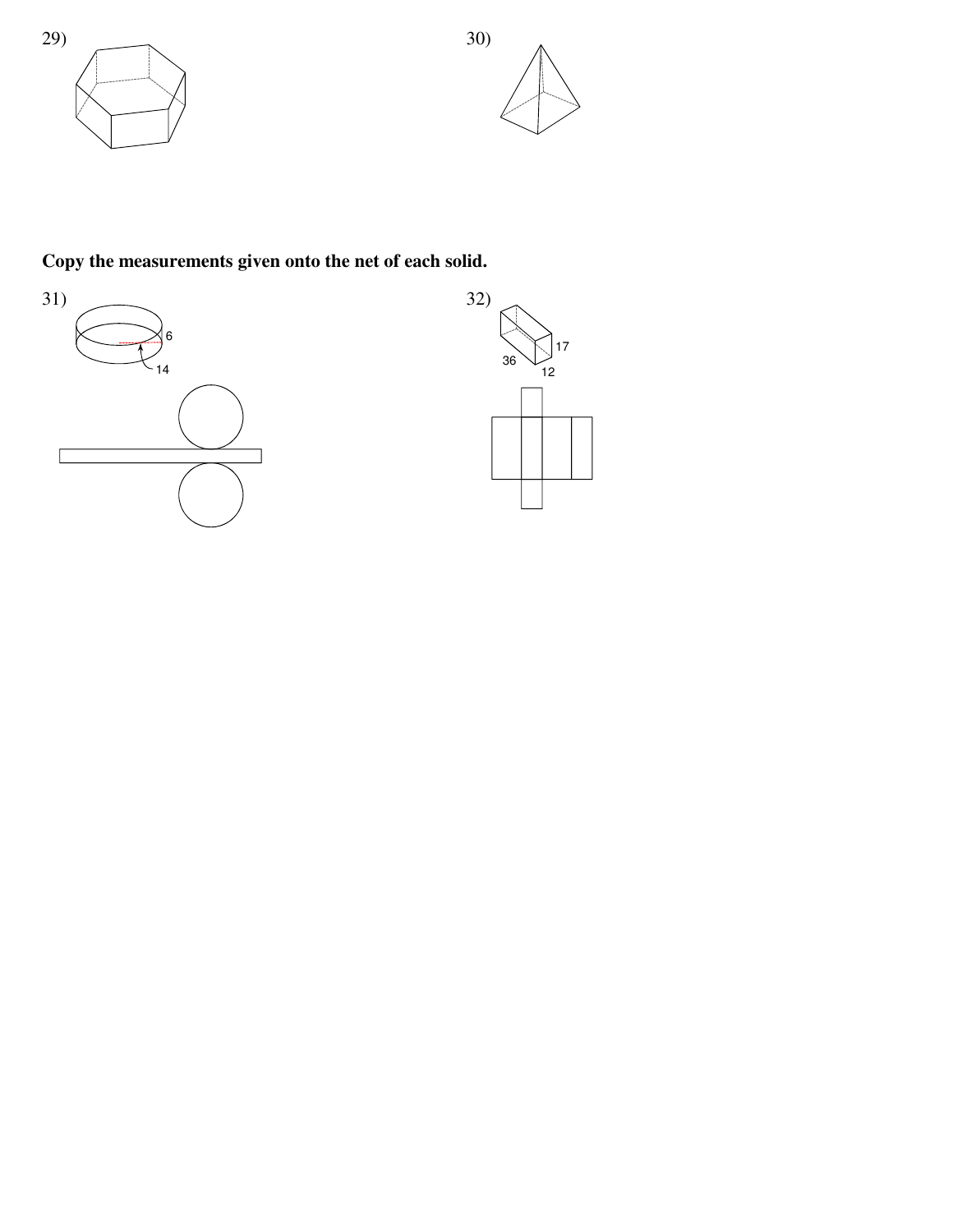#### Geometry

 $5.5 m$ 

Name\_

# Volume of Prisms and Cylinders

### Find the volume of each figure. Round your answers to the nearest hundredth, if necessary.



5 mi





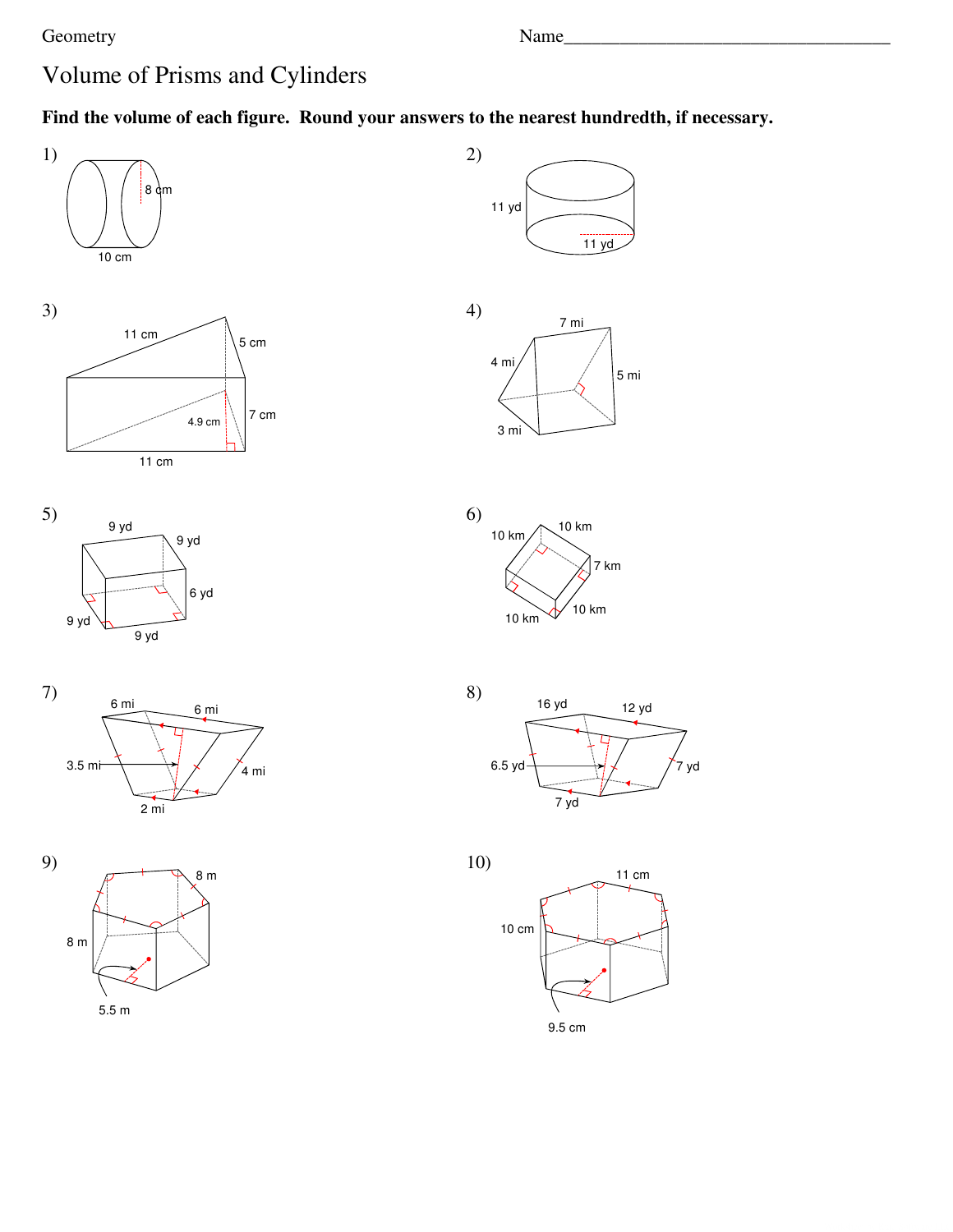

13) A trapezoidal prism of height 10 mi. The parallel sides of the base have lengths 10 mi and 4 mi. The other sides of the base are each 6 mi. The trapezoid's altitude measures 5.2 mi.



14) A rectangular prism measuring 4 in and 6 in along the base and 6 in tall.

12)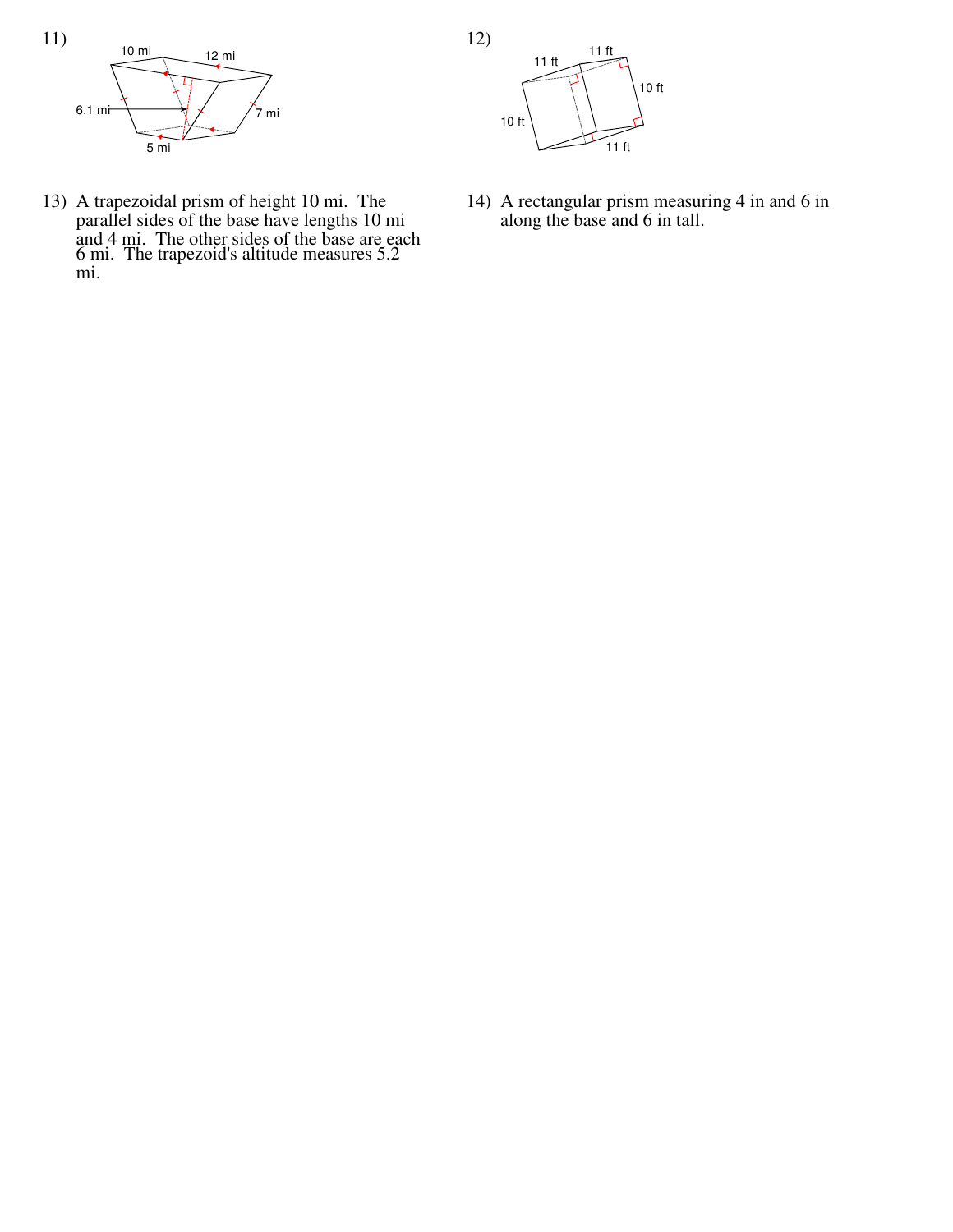#### Geometry **Example 2** and the Name **Name Name Name** *Name Name Name Name Name Name Name Name Name Name Name Name Name Name Name Name Name NAME NAM*

# Surface Area of Prisms and Cylinders

©1 Q200A1225 JK7uXtna1 SSzoRfztqwuasrVej RLiLRCw.n <sup>j</sup> 1A8lAlN mr5iBgWht Csl ErYens0evrPvSekdT.S

5.2 yd

**Find the surface area of each figure. Round your answers to the nearest hundredth, if necessary.**





1 km

3 mi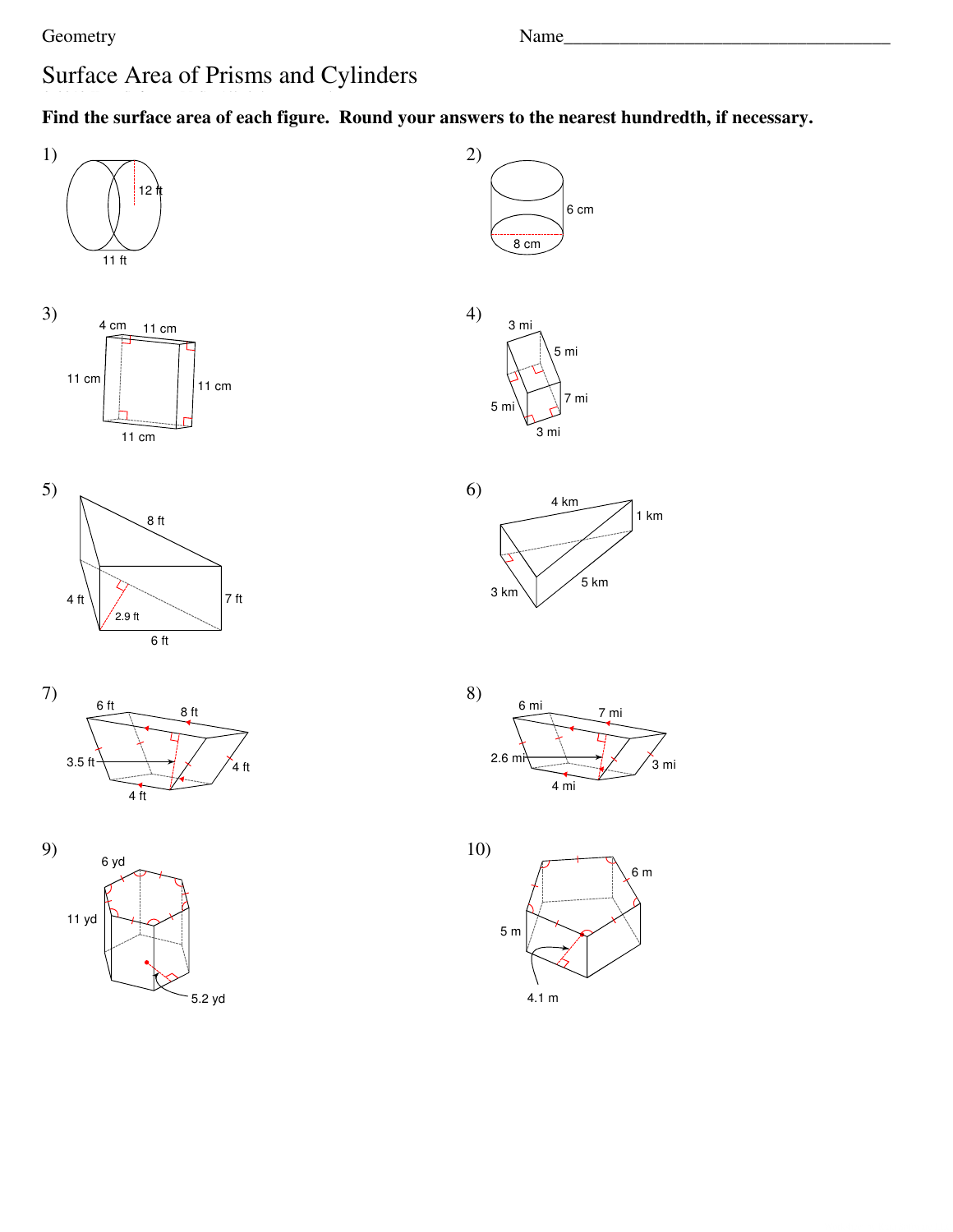

13) A cylinder with a diameter of 4 km and a<br>height of 11 km.



14) A prism 5 mi tall with a right triangle for a<br>base with side lengths 6 mi, 8 mi, and 10 mi.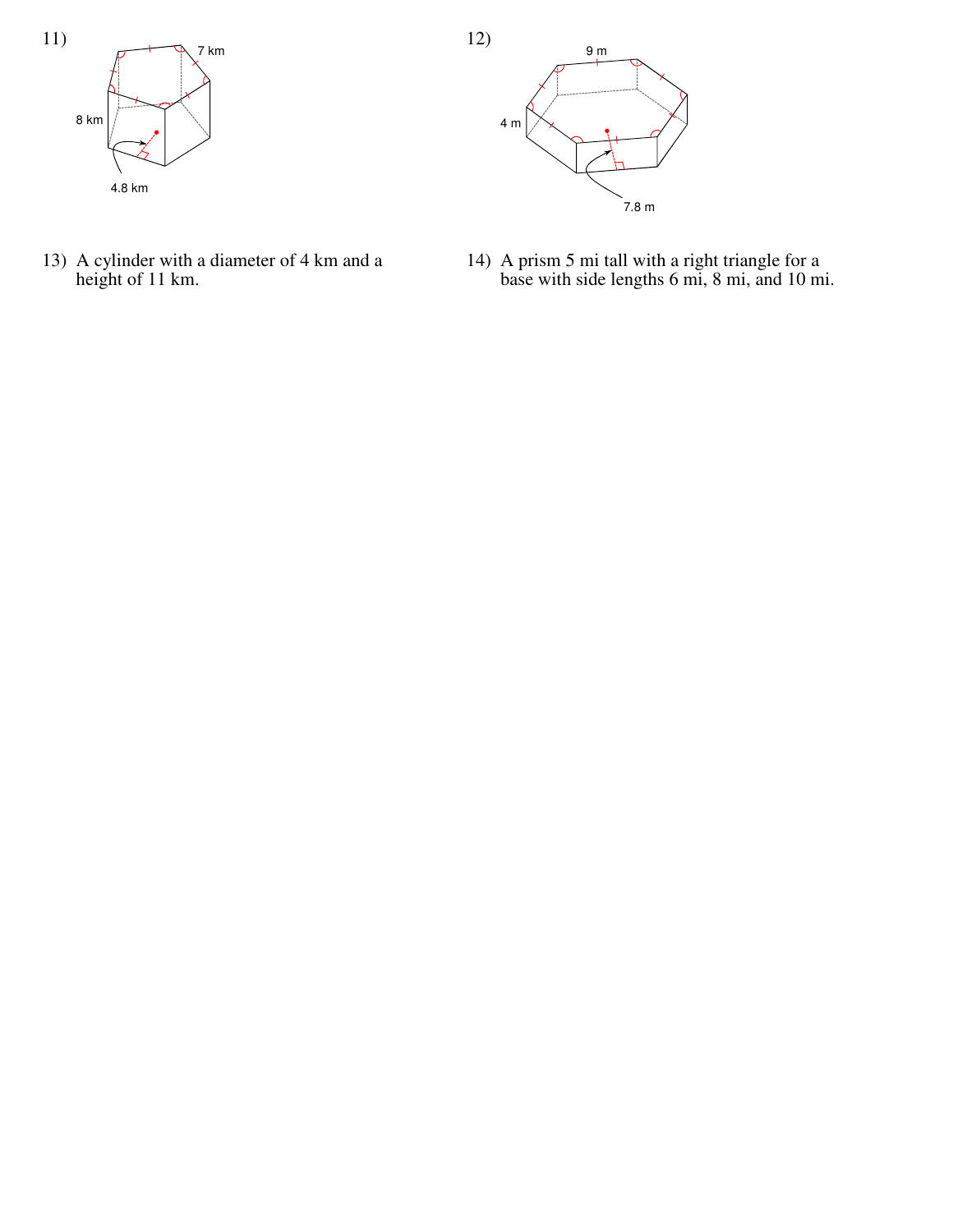$8<sup>th</sup>$ 

 $.11 \text{ m}$ 

# Volume of Pyramids and Cones

### Find the volume of each figure. Round your answers to the nearest hundredth, if necessary.



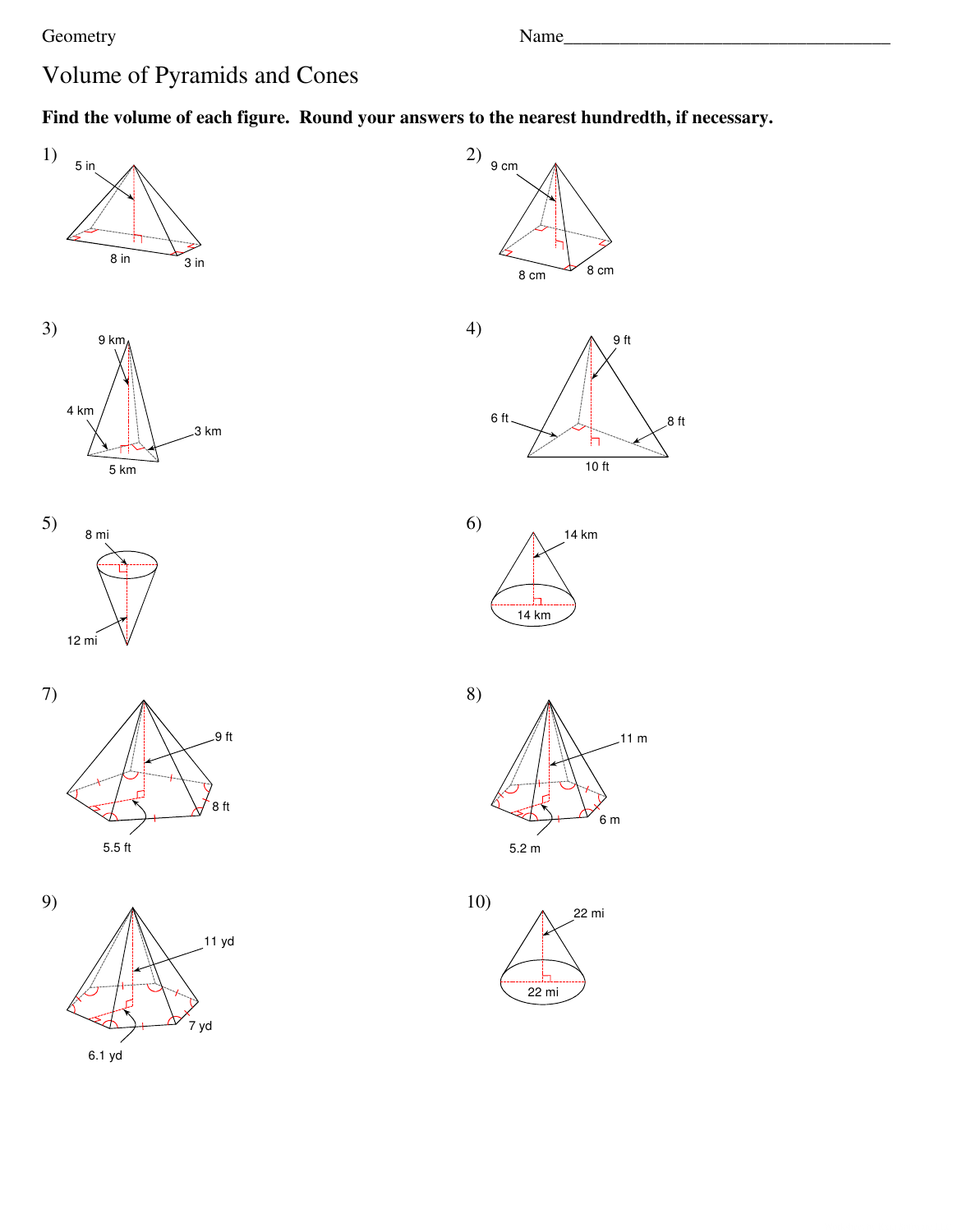

13) A pentagonal pyramid 12 mi tall with a regular<br>base measuring 6 mi on each side and an<br>apothem of length 4.1 mi.



14) A square pyramid measuring 8 ft along each<br>edge of the base with a height of 12 ft.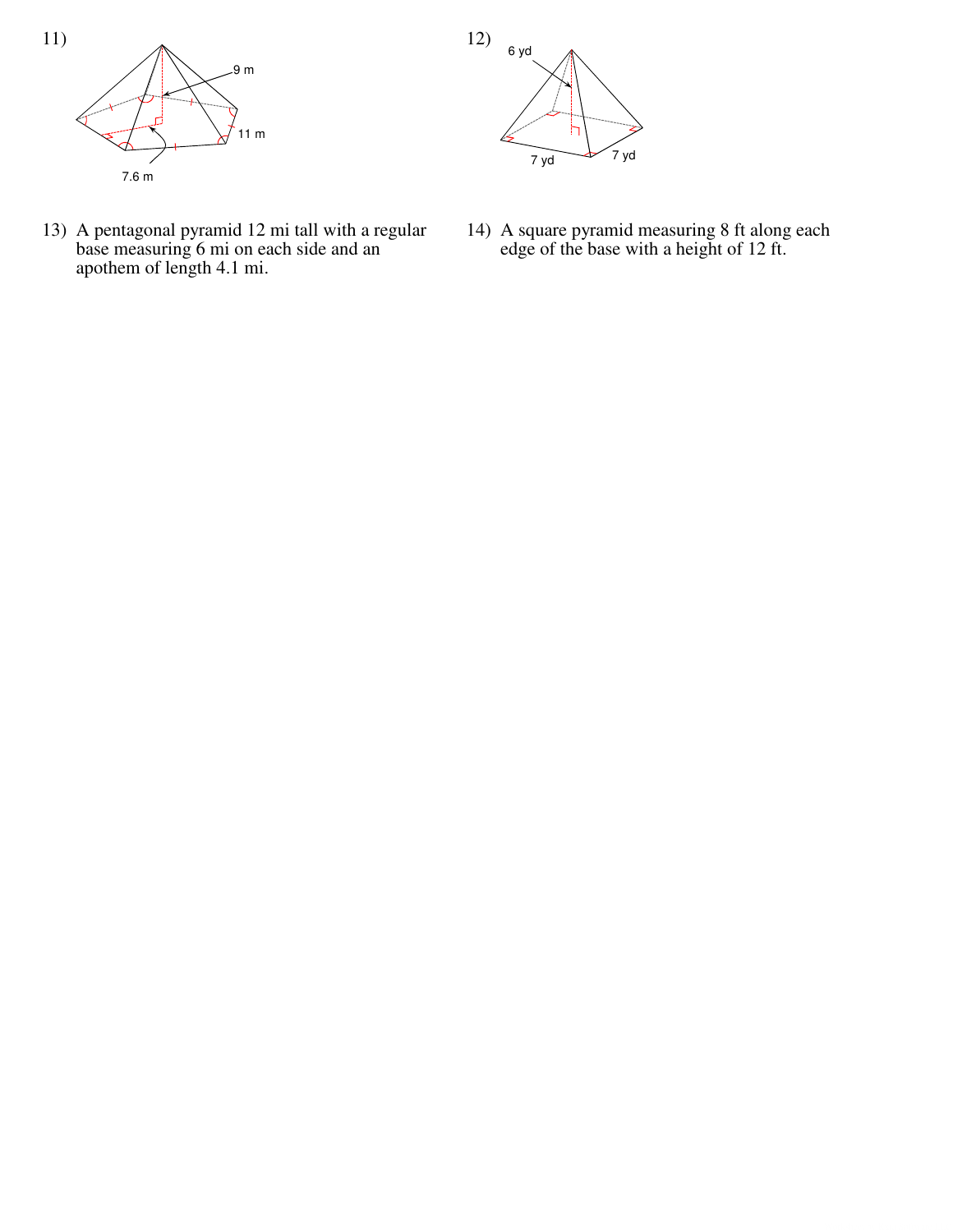# Surface Area of Pyramids and Cones

### Find the surface area of each figure. Round your answers to the nearest hundredth, if necessary.

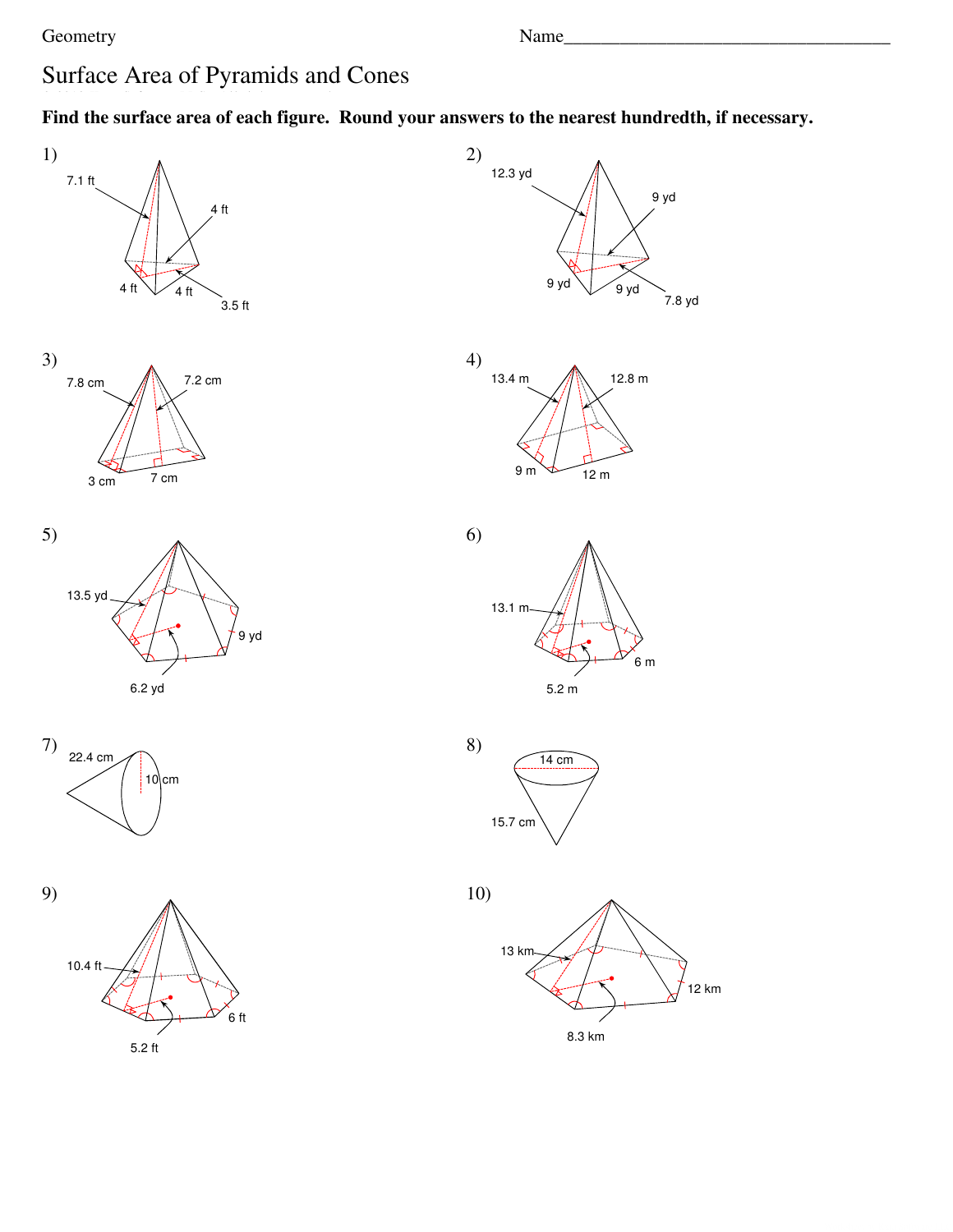

13) A pyramid with slant height 3.1 in whose triangular base measures 2 in on each side. Each altitude of the base measures 1.7 in.



14) A hexagonal pyramid with a slant height of 13.4 mi and a regular base measuring 7 mi on each side with an apothem of 6.1 mi.